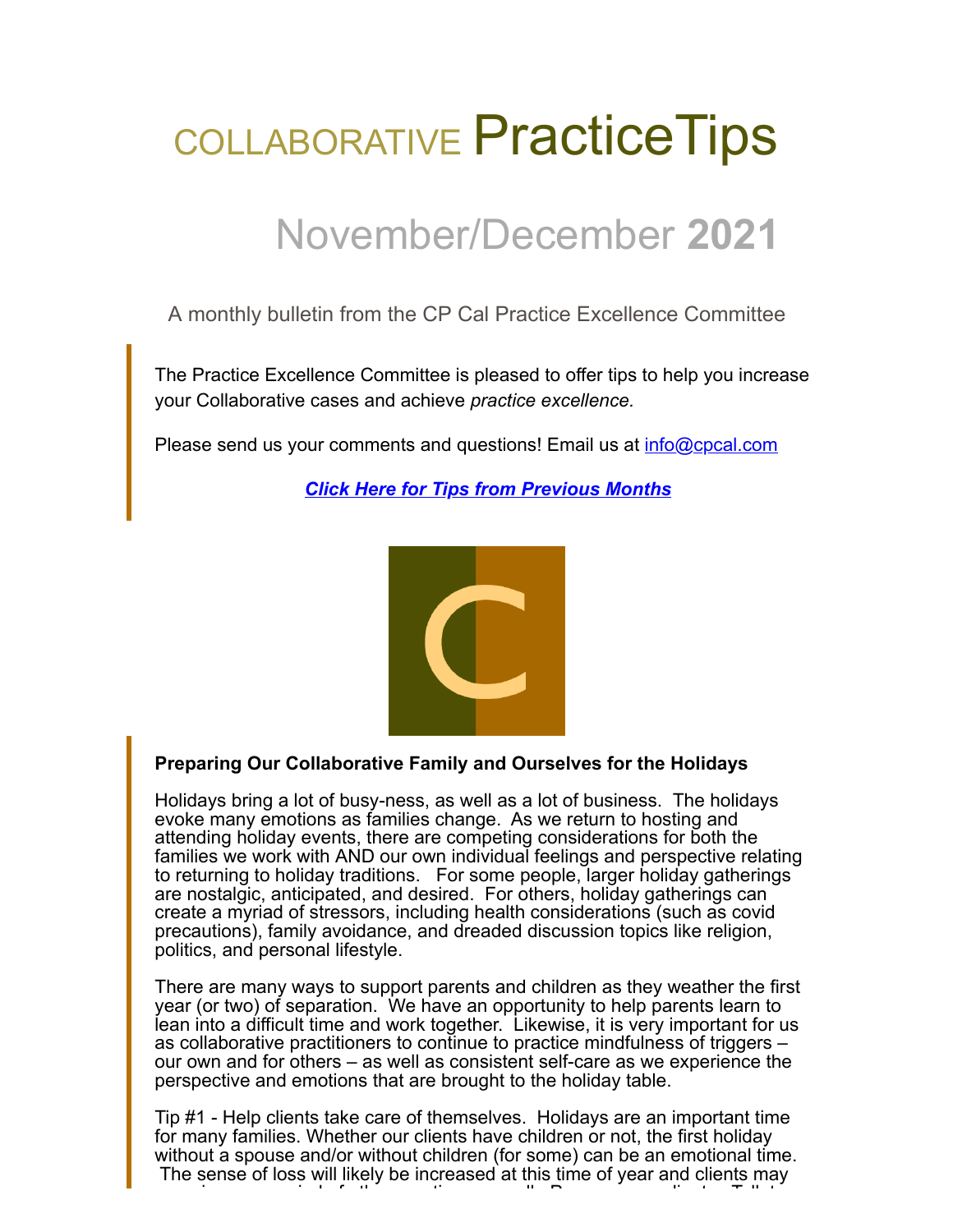experience a myriad of other emotions as well. Prepare your clients. Talk to them about self-care during the holidays and what they can do to make it through a challenging time.

Tip #2 - Plan, Plan, Plan. The collaborative team can help parents/couples look ahead to the winter holidays, as well as anniversaries, birthdays, and other special days. Include holidays and special days in your meeting agendas well in advance of the holidays, as early as September or October. Planning early for the holidays and other special days models the benefits of looking ahead and not avoiding or ignoring difficult conversations. Anticipation without problem-solving is overwhelming to parents. Waiting until the last minute can create feelings of desperation and conflict as couples face assumptions of being together or separate for the holidays or how they might share a holiday with their children.

Tip #3 - Predict potential feelings of grief as your clients approach traditions for the first time after a separation. Help by normalizing the grief evoked by the holidays for all family members. Invite clients to explore gatherings with friends and extended family to celebrate the season and to ward off feeling alone.

Tip #4 - Facilitate conversations with parents about specific individual events during the holidays. What family traditions does the family have about dinners, presents, gatherings, and activities at Thanksgiving, Chanukah, Christmas, Santa, and New Year's? Brainstorm solutions: Can events be done at both houses at different times? Would they alternate the holiday annually or each alternate half of the holiday time? Think about traditions with extended family and how to include them.

- Help parents think carefully about whether they can emotionally manage being together, e.g., for a two-hour dinner, but perhaps not a whole day.
- Encourage parents to create new traditions when they are caring for their children, such as tree trimming night; going to see holiday lights, a holiday play, or ballet; visiting a holiday theme park.

Tip #5 - Guide couples and parents in how to talk about their divorce process with friends and family members. Can they find ways to express to others how important it is that they have an amicable divorce and want peace for each other and especially for their children? When family gathers it is a good time to remind our clients not to speak ill of the spouse not in attendance and not in front of or within earshot of their children.

Tip #6 - Discourage bringing in a new partner to family celebrations in the first year after a divorce. There are already many adjustments everyone is making to accept the divorce and a new structure of the family (including their extended family and friends). Help them to be realistic and to think through how a familiar family gathering might be what they and their children need to cope with holiday gatherings.

Tip #7 – Do not forget to debrief with clients how the holidays unfolded afterward. Acknowledge how the couple was successful at planning ahead for the holidays and how they might also meet to plan for the upcoming year well in advance to discuss sharing the children for vacations, arranging camps, school and extra-curricular activities and educational pursuits. Encourage clients to continue post-divorce communication and meetings to plan together.

Tip #8 - Be realistic about your own work schedule and communicate this to your clients so that they know when you are (and are not) available. Don't forget to carve out time for yourself too! Winter can be long and dark and it's important to plan to have time to ourselves, as well as with our families to play, relax and clear our heads!